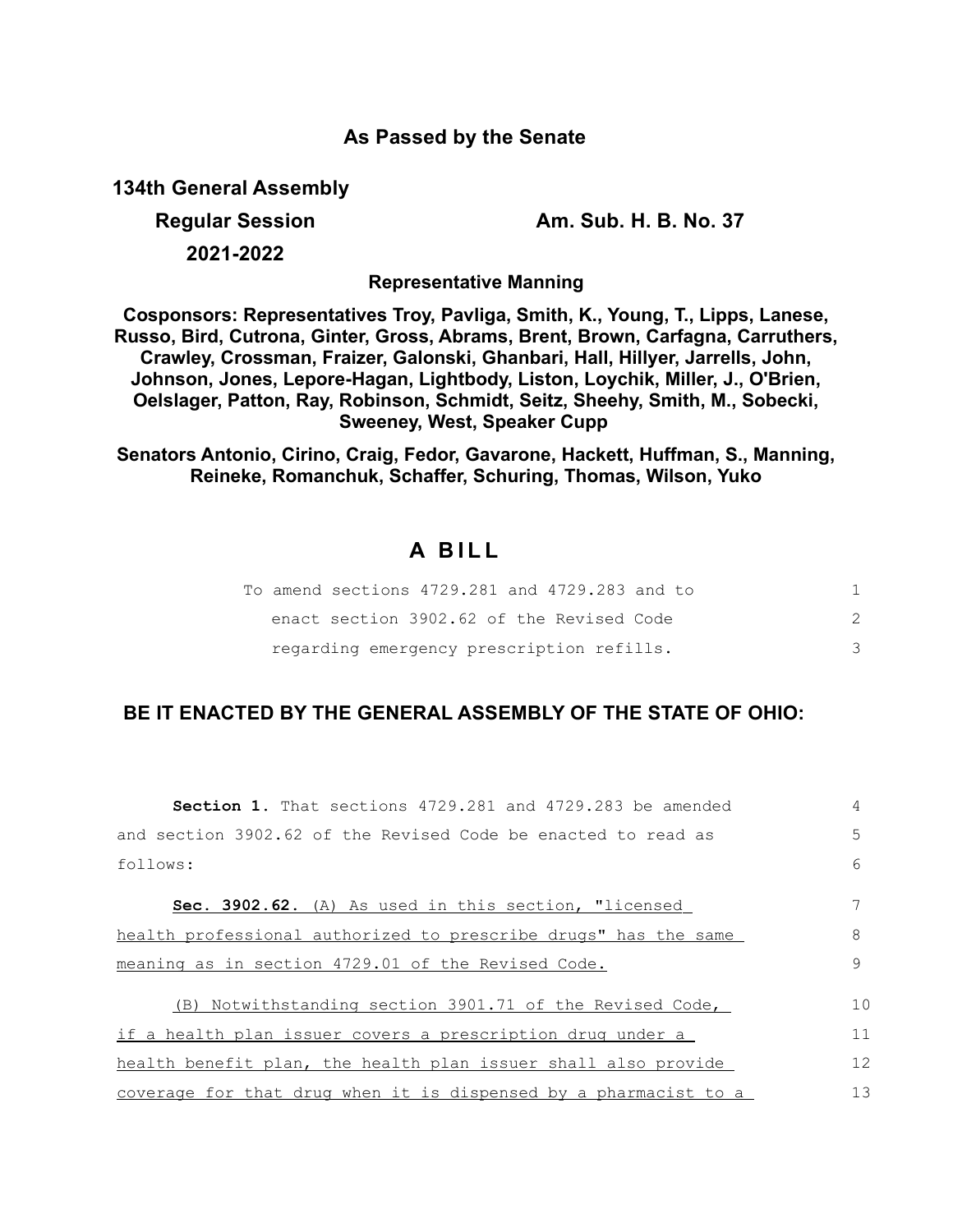| covered person in accordance with section 4729.281 of the        | 14 |
|------------------------------------------------------------------|----|
| Revised Code.                                                    |    |
| A health benefit plan shall not impose cost-sharing              | 16 |
| requirements for a drug dispensed in accordance with section     | 17 |
| 4729.281 of the Revised Code that are greater than those imposed | 18 |
| when that drug is dispensed in accordance with a prescription    | 19 |
| issued by a licensed health professional authorized to prescribe | 20 |
| <u>drugs.</u>                                                    | 21 |
| Sec. 4729.281. (A) A pharmacist may dispense or sell a           | 22 |
| dangerous drug, other than a schedule II controlled substance as | 23 |
| defined in section 3719.01 of the Revised Code, without a        | 24 |
| written or oral prescription from a licensed health professional | 25 |
| authorized to prescribe drugs if all of the following conditions | 26 |
| are met:                                                         | 27 |
| (1) The pharmacy at which the pharmacist works practices         | 28 |
| has a record of a prescription for the drug in the name of the   | 29 |
| patient who is requesting it, but the prescription does not      | 30 |
| provide for a refill or the time permitted by rules adopted by   | 31 |
| the state board of pharmacy for providing refills has elapsed.   | 32 |
| (2) The pharmacist is unable to obtain authorization to          | 33 |
| refill the prescription from the health care professional        | 34 |
| prescriber who issued the prescription or another health-        | 35 |
| professional prescriber responsible for the patient's care.      | 36 |
| (3) In the exercise of the pharmacist's professional             | 37 |
| judgment, the pharmacist determines that both of the following   | 38 |
| are the case:                                                    | 39 |
| (a) The drug is essential to sustain the life of the             | 40 |
| patient or continue therapy for a chronic condition of the       | 41 |
| patient.                                                         | 42 |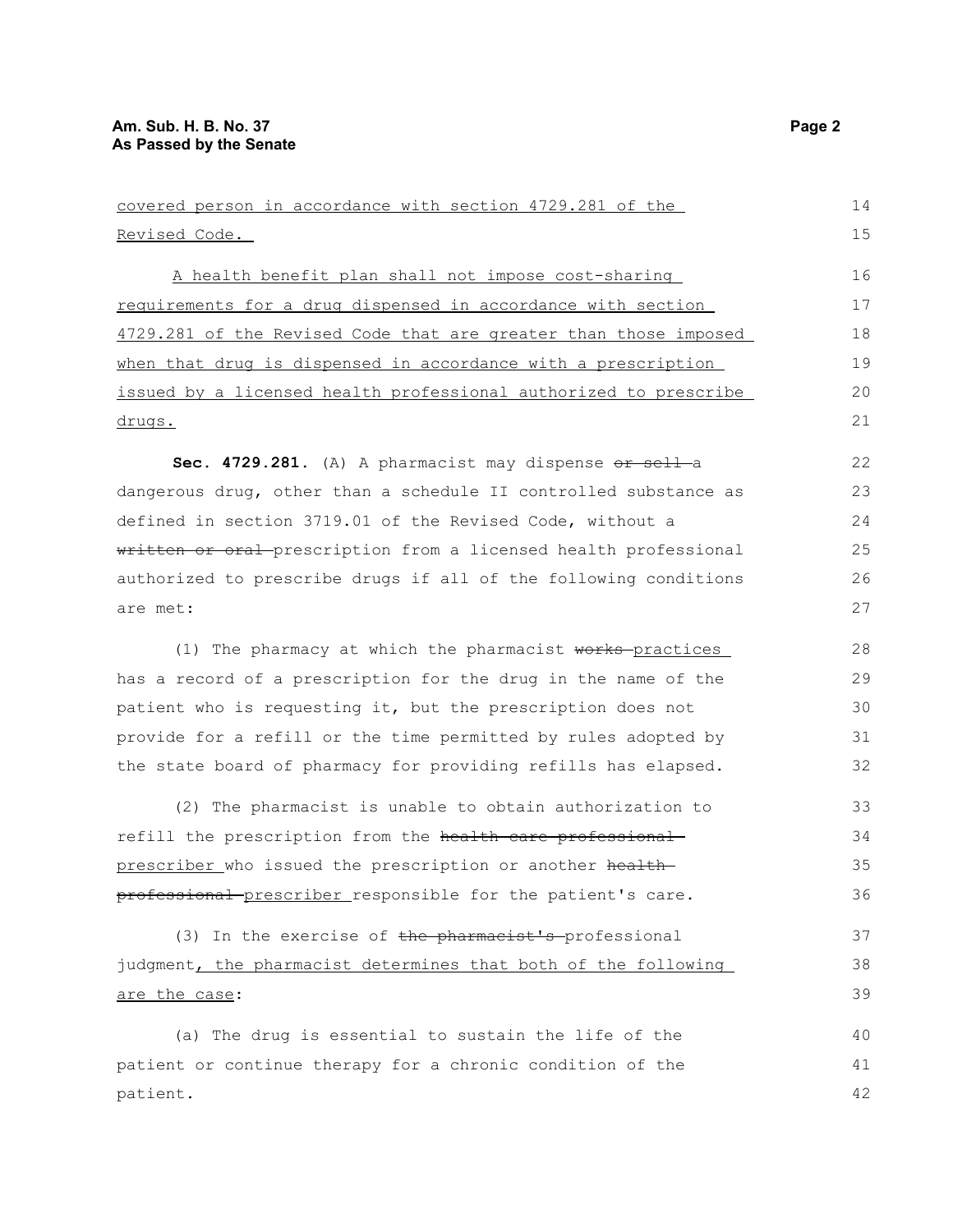## **Am. Sub. H. B. No. 37** Page 3 **As Passed by the Senate**

(b) Failure to dispense  $or$  sell-the drug to the patient could result in harm to the health of the patient.  $(4)$   $(a)$  (B) With respect to the number of times that a pharmacist may dispense a drug under this section and the amount of that drug, all of the following apply:  $(1)$  Except as provided in division  $(A)$   $(4)$   $(b)$   $(B)$   $(2)$  of this section, the drug may be dispensed not more than once and the amount of the drug that is dispensed or sold under thissection does shall not exceed a seventy-two-hour supply asprovided in-based on the original prescription. (b)(i) Subject to division (A)(4)(b)(ii) of this section,  $if_{2}(2)(a)$  If the drug dispensed or sold under this section-is not a controlled substance and the patient has been on a consistent drug therapy as demonstrated by records maintained by a pharmacy, the drug may be dispensed not more than three times in any twelve-month period, none of which are to be consecutive in time, and, subject to division (B)(2)(b) of this section, the amount of the drug dispensed or sold does shall not exceed a one thirty-day supply as provided in-based on the original prescription or, if the standard unit of dispensing for the drug exceeds a thirty-day supply, the amount  $of$  the drug dispensed or sold does shall not exceed the one standard unit of dispensing.  $<sub>The</sub>$ </sub> (b) If one thirty-day supply or one standard unit that exceeds a thirty-day supply is dispensed, then for a second or third dispensing of the drug under this section during the same twelve-month period, the amount shall not exceed a seven-day supply or, if the drug is packaged in a manner that provides 43 44 45 46 47 48 49 50 51 52 53 54 55 56 57 58 59 60 61 62 63 64 65 66 67 68 69 70

more than a seven-day supply, the lowest available supply.

71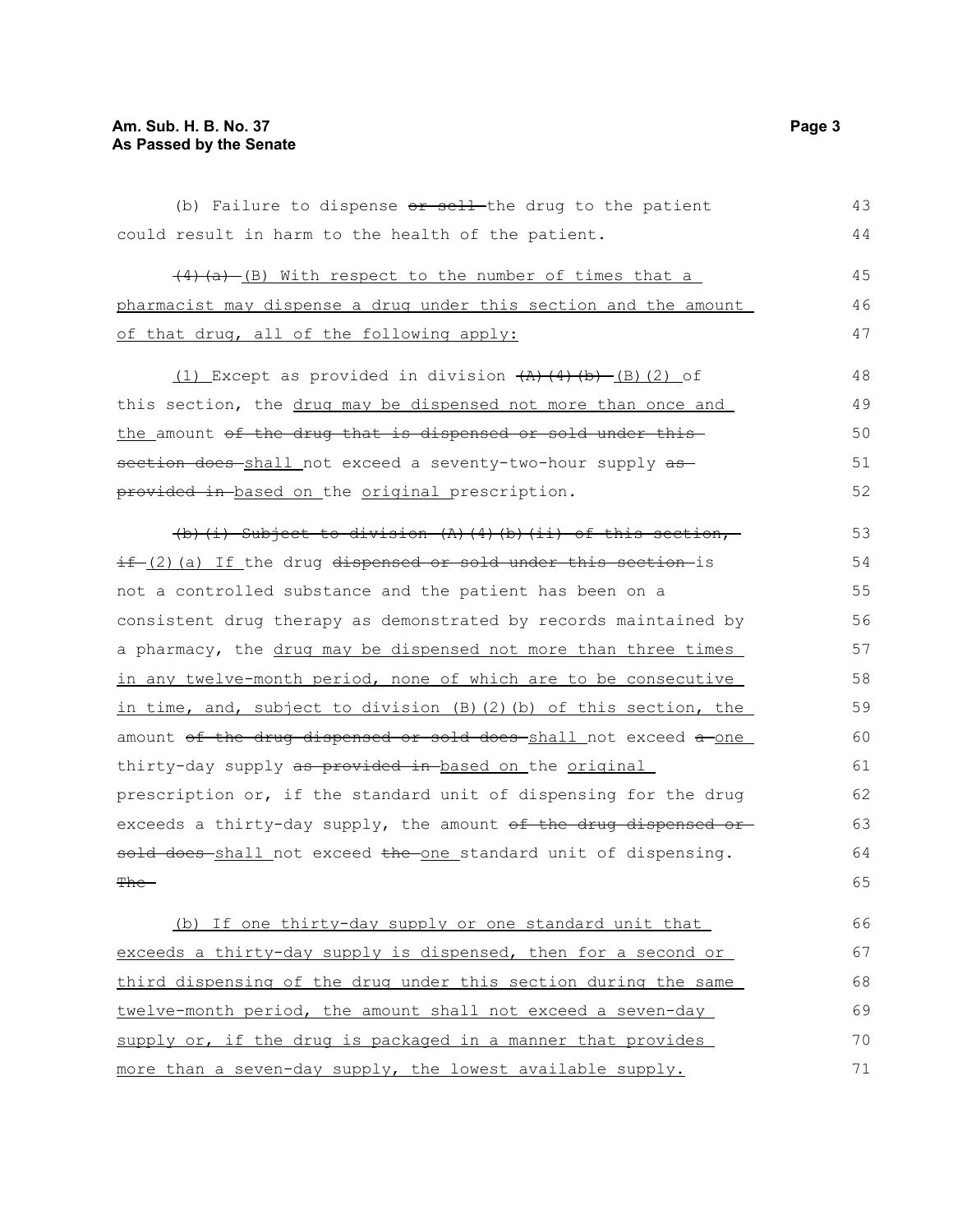| (3) The pharmacist shall exercise professional judgment in        | 72  |
|-------------------------------------------------------------------|-----|
| determining the amount-of the drug to be dispensed or sold.       | 73  |
| (ii) A pharmacist shall not dispense or sell a particular-        | 74  |
| drug to the same patient in an amount described in division (A)   | 75  |
| $(4)$ (b) (i) of this section more than once in any twelve-month- | 76  |
| period.                                                           | 77  |
| (B)(C) A pharmacist who dispenses or sells a drug under           | 78  |
| this section shall do all of the following:                       | 79  |
| (1) For one year after the date of dispensing-or sale,            | 80  |
| maintain a record in accordance with this chapter of the drug     | 81  |
| dispensed-or sold, including the amount dispensed, the original   | 82  |
| prescription number, the name and address of the patient-and the- | 83  |
| individual receiving the drug, and, if the individual receiving   | 84  |
| the drug is not the patient, the amount dispensed or sold, and    | 85  |
| the original prescription number name and address of that         | 86  |
| individual;                                                       | 87  |
| (2) Notify the health professional prescriber who issued          | 88  |
| the original prescription described in division (A) (1) of this   | 89  |
| section or another health professional prescriber responsible     | 90  |
| for the patient's care not later than seventy-two hours after     | 91  |
| the drug is sold or dispensed;                                    | 92  |
| (3) If applicable, obtain authorization for additional            | 93  |
| dispensing from one of the health professionals prescribers       | 94  |
| described in division $(B)$ $(2)$ $(C)$ $(2)$ of this section.    | 95  |
| (C) A pharmacist who dispenses or sells a drug under this         | 96  |
| section may do so once for each prescription described in-        | 97  |
| division (A) (1) of this section.                                 | 98  |
| Sec. 4729.283. (A) A pharmacist may dispense naltrexone           | 99  |
| without a written or oral prescription from a licensed health     | 100 |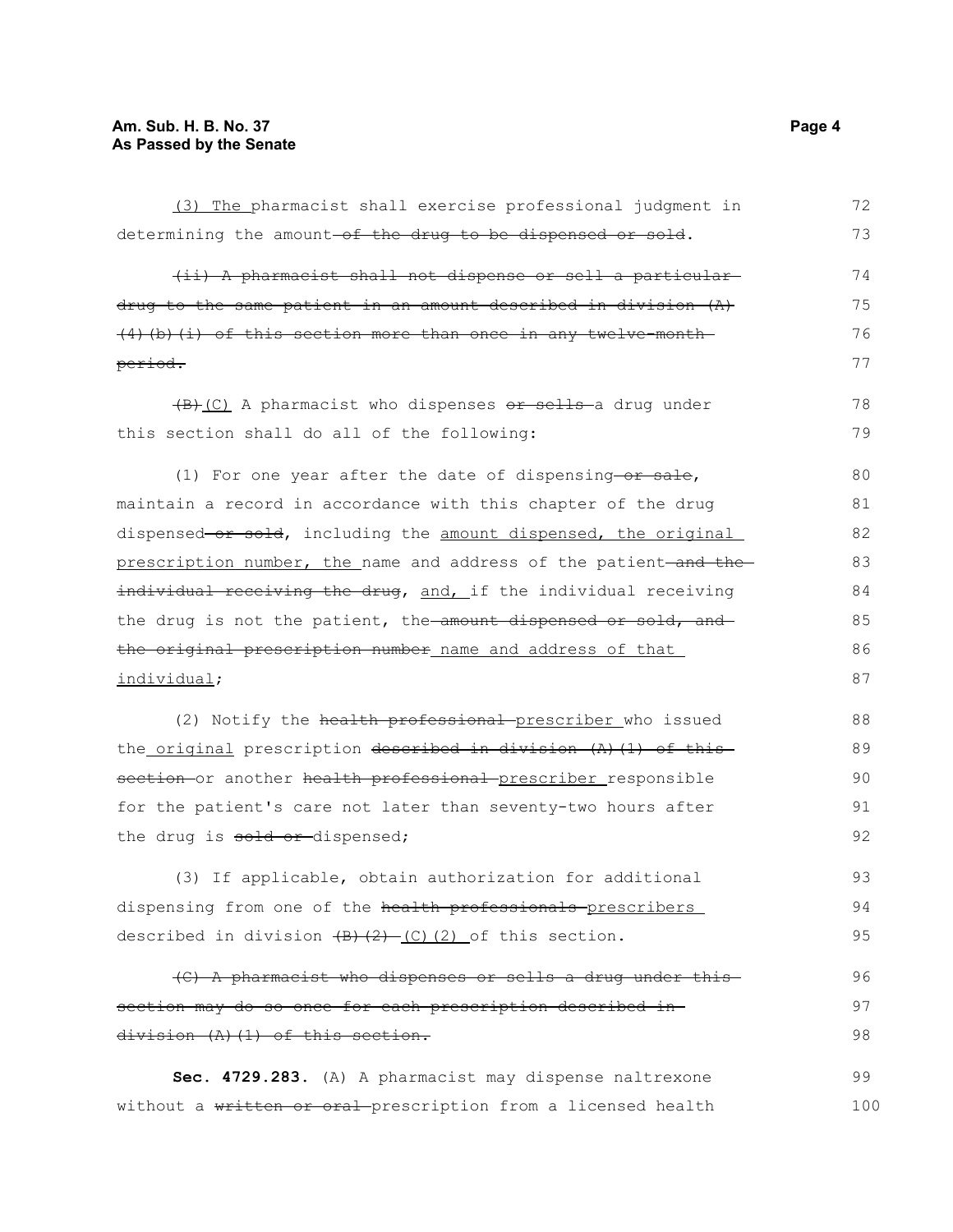| professional authorized to prescribe drugs if all of the        | 101 |
|-----------------------------------------------------------------|-----|
| following conditions are met:                                   | 102 |
| (1) The pharmacist is able to verify a record of a              | 103 |
| prescription for the injectable long-acting or extended-release | 104 |
| form of naltrexone in the name of the patient who is requesting | 105 |
| the drug, but the prescription does not provide for a refill or | 106 |
| the time permitted by rules adopted by the state board of       | 107 |
| pharmacy for providing refills has elapsed.                     | 108 |
| (2) The pharmacist is unable to obtain authorization to         | 109 |
| refill the prescription from the prescriber who issued it or    | 110 |
| another prescriber responsible for the patient's care.          | 111 |
| (3) In the exercise of the pharmacist's professional            | 112 |
| judgment, the pharmacist determines that both of the following  | 113 |
| are the case:                                                   | 114 |
| (a) The drug is necessary to continue the patient's             | 115 |
| therapy for substance use disorder.                             | 116 |
| (b) Failure to dispense the drug to the patient could           | 117 |
| result in harm to the health of the patient.                    | 118 |
| (B) Before dispensing naltrexone under this section, the        | 119 |
| pharmacist shall offer the patient the choice of receiving      | 120 |
| either the oral form or injectable long-acting or extended-     | 121 |
| release form, but only if both forms of the drug are available  | 122 |
| for dispensing at the time of the patient's request or within   | 123 |
| one day after the request.                                      | 124 |
| (C) (1) With respect to naltrexone dispensed in an oral         | 125 |
| form under this section, the pharmacist shall not dispense an   | 126 |
| amount that exceeds a five-day supply.                          | 127 |
| (2) With respect to naltrexone dispensed in an injectable       | 128 |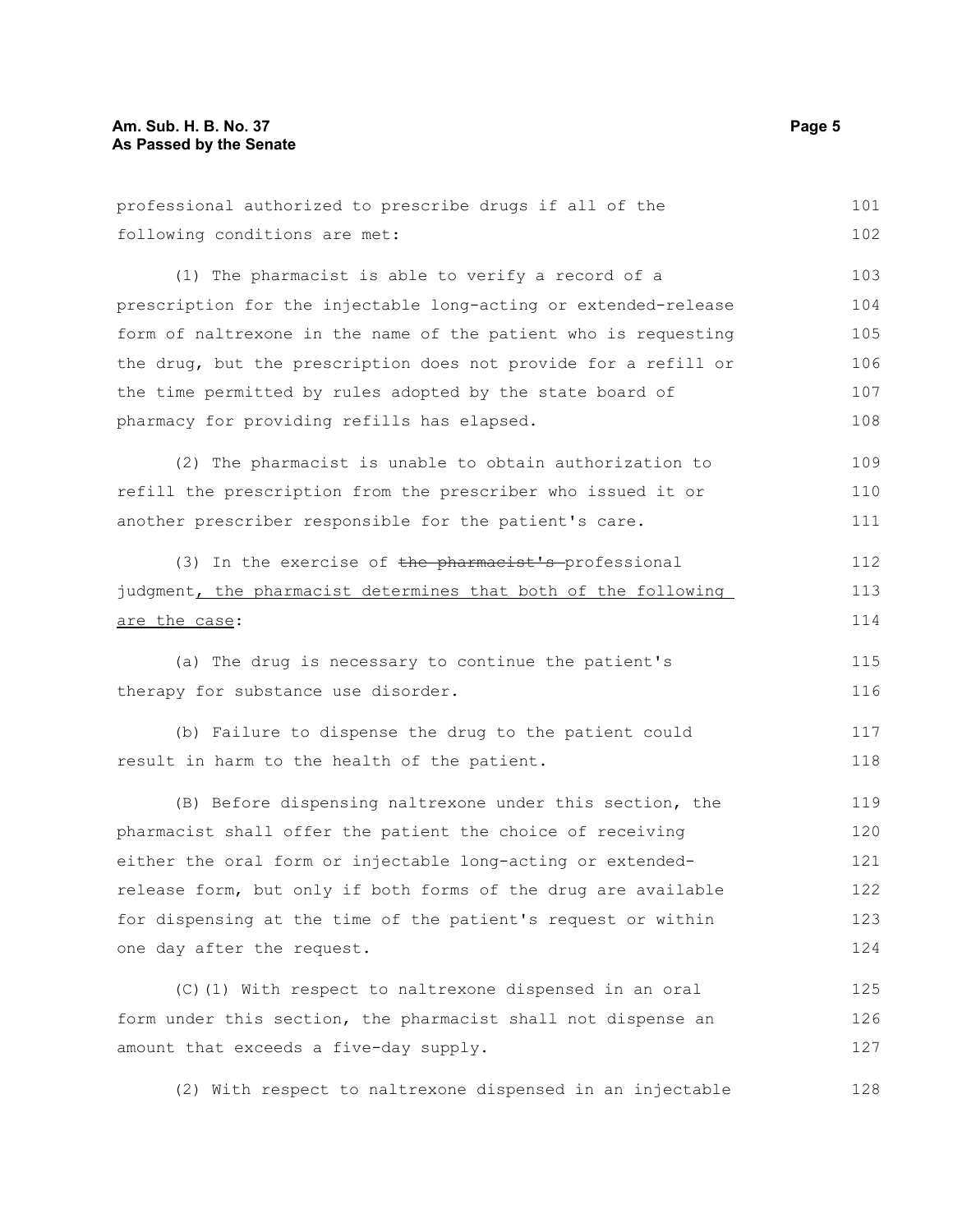| long-acting or extended-release form under this section, both of | 129 |
|------------------------------------------------------------------|-----|
| the following apply:                                             | 130 |
| (a) The pharmacist shall exercise professional judgment in       | 131 |
| determining the amount of the drug dispensed.                    | 132 |
| (b) The pharmacist may administer the drug by injection to       | 133 |
| the patient but only in accordance with section 4729.45 of the   | 134 |
| Revised Code.                                                    |     |
| (D) A pharmacist who dispenses naltrexone under this             | 136 |
| section shall do all of the following:                           | 137 |
| (1) For one year after the date of dispensing, maintain a        | 138 |
| record in accordance with this chapter of the drug dispensed,    | 139 |
| including the amount and form dispensed, the original            | 140 |
| prescription number, the name and address of the patient, and,   | 141 |
| if the individual receiving the drug is not the patient, the     | 142 |
| name and address of that individual;                             | 143 |
| (2) Notify the prescriber who issued the original                | 144 |
| prescription described in division (A) (1) of this section or    | 145 |
| another prescriber responsible for the patient's care not later  | 146 |
| than five days after the drug is dispensed;                      | 147 |
| (3) If applicable, obtain authorization for additional           | 148 |
| dispensing from one of the prescribers described in division (D) | 149 |
| (2) of this section.                                             | 150 |
| (E) A pharmacist shall exercise professional judgment in         | 151 |
| determining the number of times naltrexone may be dispensed      | 152 |
| under this section to the same patient.                          | 153 |
| (F) This section does not limit the authority of a               | 154 |
| pharmacist to dispense a dangerous drug under section 4729.281   | 155 |
| of the Revised Code.                                             | 156 |